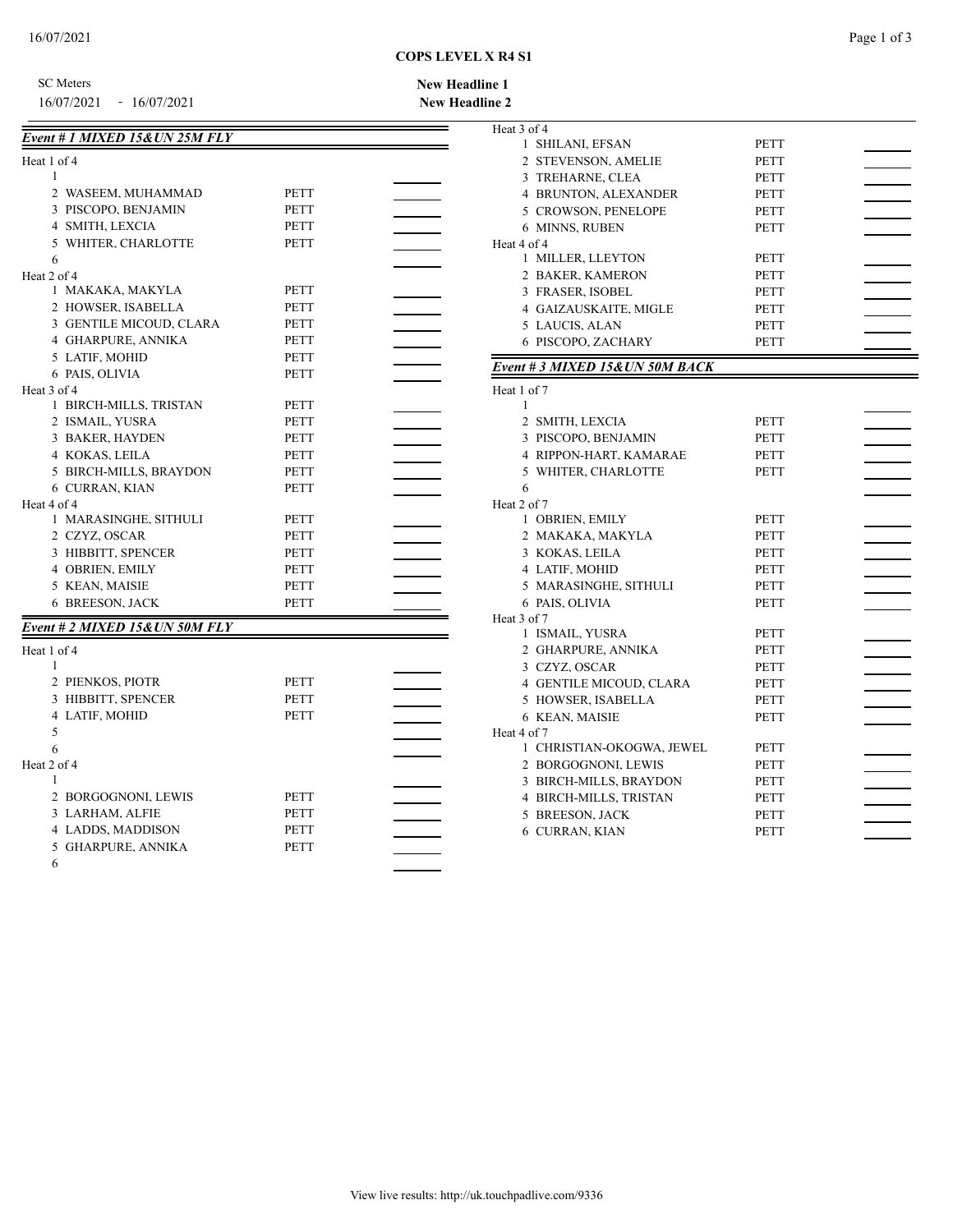## **COPS LEVEL X R4 S1**

| <b>SC</b> Meters                 |             | <b>New Headline 1</b>             |             |                          |
|----------------------------------|-------------|-----------------------------------|-------------|--------------------------|
| 16/07/2021 - 16/07/2021          |             | <b>New Headline 2</b>             |             |                          |
| Heat 5 of 7                      |             | Heat 4 of 4                       |             |                          |
| 1 WASEEM, MUHAMMAD               | <b>PETT</b> | 1 KEAN, MAISIE                    | <b>PETT</b> |                          |
| 2 GAIZAUSKAITE, MIGLE            | <b>PETT</b> | 2 CURRAN, KIAN                    | <b>PETT</b> |                          |
| 3 CROWSON, PENELOPE              | <b>PETT</b> | 3 HIBBITT, SPENCER                | PETT        |                          |
| 4 CLIFFORD, NATHANIEL            | <b>PETT</b> | 4 CZYZ, OSCAR                     | <b>PETT</b> |                          |
| 5 LARHAM, ALFIE                  | <b>PETT</b> | 5 OBRIEN, EMILY                   | PETT        |                          |
| 6 BAKER, HAYDEN                  | <b>PETT</b> | <b>6 BAKER, HAYDEN</b>            | <b>PETT</b> |                          |
| Heat 6 of 7                      |             |                                   |             |                          |
| 1 LAUCIS, ALAN                   | <b>PETT</b> | Event # 5 MIXED 15& UN 50M BREAST |             |                          |
| 2 STEVENSON, AMELIE              | PETT        | Heat 1 of 5                       |             |                          |
| 3 LADDS, MADDISON                | <b>PETT</b> | $\mathbf{1}$                      |             |                          |
| 4 BRUNTON, ALEXANDER             | <b>PETT</b> | 2 SMITH, LEXCIA                   | <b>PETT</b> |                          |
| 5 BAKER, KAMERON                 | <b>PETT</b> | 3 LAUCIS, ALAN                    | <b>PETT</b> |                          |
| 6 SHILANI, EFSAN                 | <b>PETT</b> | 4 PAIS, OLIVIA                    | <b>PETT</b> |                          |
| Heat 7 of 7                      |             | 5                                 |             |                          |
| 1 PISCOPO, ZACHARY               | <b>PETT</b> | 6                                 |             |                          |
| 2 MILLER, LLEYTON                | <b>PETT</b> | Heat 2 of 5                       |             |                          |
| 3 HIBBITT, SPENCER               | <b>PETT</b> | $\mathbf{1}$                      |             |                          |
| 4 FRASER, ISOBEL                 | <b>PETT</b> | 2 HOWSER, ISABELLA                | <b>PETT</b> |                          |
| 5 PIENKOS, PIOTR                 | <b>PETT</b> | 3 GHARPURE, ANNIKA                | PETT        |                          |
| 6 MINNS, RUBEN                   | <b>PETT</b> | 4 HIBBITT, SPENCER                | <b>PETT</b> |                          |
| Event # 4 MIXED 15&UN 25M BREAST |             | 5 LATIF, MOHID                    | PETT        |                          |
|                                  |             | 6                                 |             |                          |
| Heat 1 of 4                      |             | Heat 3 of 5                       |             |                          |
| 1                                |             | 1 CLIFFORD, NATHANIEL             | <b>PETT</b> |                          |
| 2 WASEEM, MUHAMMAD               | <b>PETT</b> | 2 BORGOGNONI, LEWIS               | PETT        |                          |
| 3 PISCOPO, BENJAMIN              | <b>PETT</b> | 3 LARHAM, ALFIE                   | PETT        |                          |
| 4 RIPPON-HART, KAMARAE           | <b>PETT</b> | 4 BRUNTON, ALEXANDER              | PETT        |                          |
| 5                                |             | 5 CHRISTIAN-OKOGWA, JEWEL         | PETT        |                          |
| 6                                |             | 6 DAVIS, EDITH                    | <b>PETT</b> |                          |
| Heat 2 of 4<br>1 MAKAKA, MAKYLA  | <b>PETT</b> | Heat 4 of 5<br>1 PIENKOS, PIOTR   | PETT        |                          |
| 2 KOKAS, LEILA                   | <b>PETT</b> | 2 CROWSON, PENELOPE               | PETT        |                          |
| 3 GENTILE MICOUD, CLARA          | <b>PETT</b> | 3 MILLER, LLEYTON                 | PETT        |                          |
| 4 GHARPURE, ANNIKA               | PETT        | 4 PISCOPO, ZACHARY                | PETT        |                          |
| 5 LATIF, MOHID                   | <b>PETT</b> | 5 COOPER, LEONIE                  | <b>PETT</b> | $\overline{\phantom{0}}$ |
| 6 PAIS, OLIVIA                   | <b>PETT</b> | <b>6 STEVENSON, AMELIE</b>        | <b>PETT</b> |                          |
| Heat 3 of 4                      |             | Heat 5 of 5                       |             |                          |
| 1 BIRCH-MILLS, BRAYDON           | PETT        | 1 MINNS, RUBEN                    | PETT        |                          |
| 2 WHITER, CHARLOTTE              | PETT        | 2 GAIZAUSKAITE, MIGLE             | PETT        |                          |
| 3 ISMAIL, YUSRA                  | <b>PETT</b> | 3 BAKER, KAMERON                  | <b>PETT</b> |                          |
| 4 MARASINGHE, SITHULI            | <b>PETT</b> | 4 FRASER, ISOBEL                  | PETT        |                          |
| 5 BREESON, JACK                  | <b>PETT</b> | 5 SHILANI, EFSAN                  | <b>PETT</b> |                          |
| 6 BIRCH-MILLS, TRISTAN           | <b>PETT</b> | 6 LADDS, MADDISON                 | <b>PETT</b> |                          |